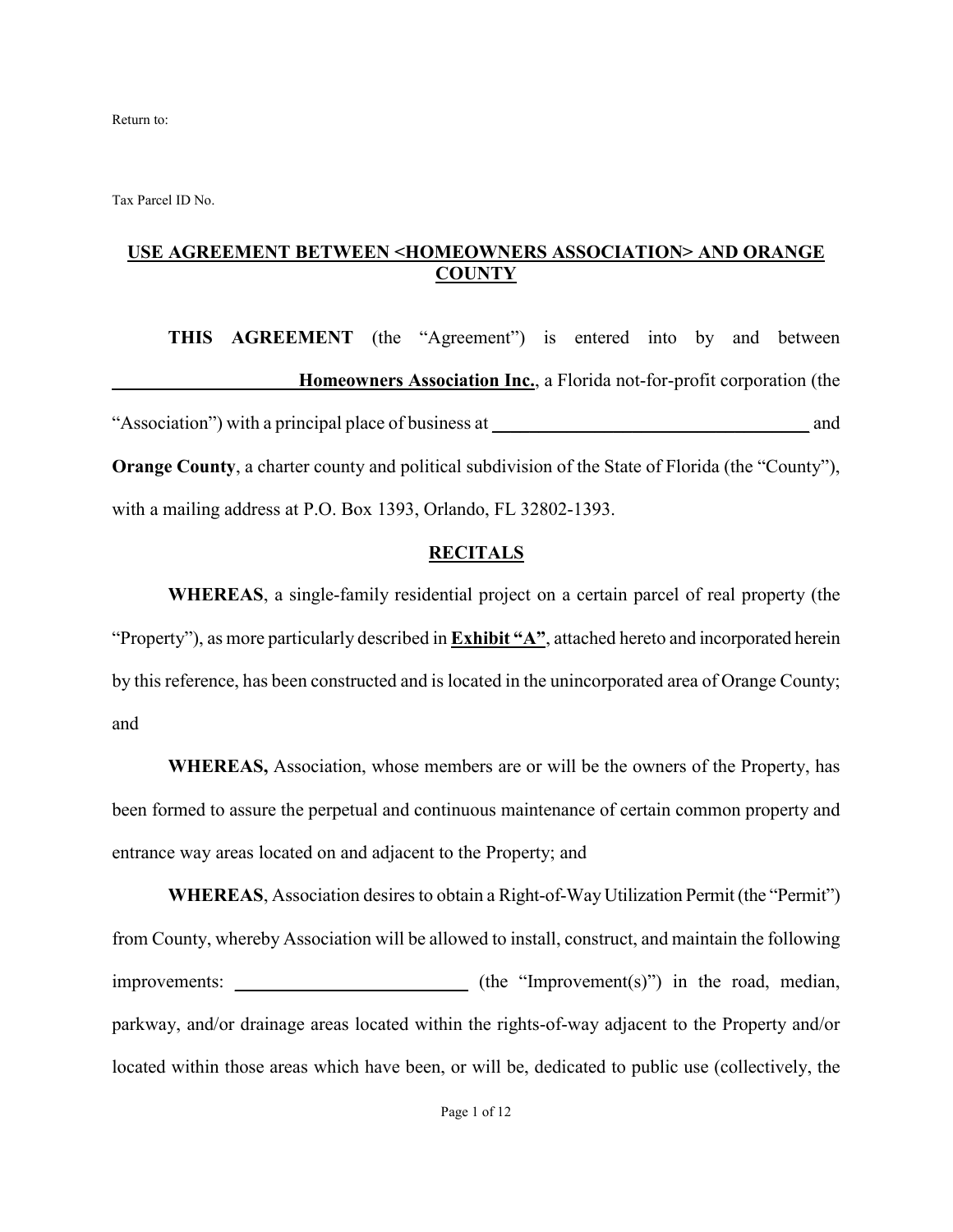"Dedicated Areas"), said Dedicated Areas being within the boundaries of or adjacent to the Property, and more particularly described in the attached and incorporated **Exhibit "B"**; and

**WHEREAS**, the work associated with the Improvement(s) is detailed in **Exhibit "C"**, attached hereto and incorporated herein; and

**WHEREAS**, County requires that Association undertake certain commitments and covenants to assure the perpetual and continuous maintenance of any such Improvement(s).

**NOW**, **THEREFORE**, in consideration of the foregoing and of the terms and conditions set forth herein, the parties agree as follows:

- 1. **RECITALS**. The foregoing recitals are true and correct and form a material part of this Agreement.
- 2. **RIGHT-OF-WAY UTILIZATION PERMIT**. Any such Permit issued by County to Association shall be subject to the terms of this Agreement. Association shall not, while installing or maintaining the Improvement(s), damage or disturb any portion of the Dedicated Areas without prior written approval by County and County's prior written approval of a plan to restore the Dedicated Areas. Nothing contained herein or by virtue of the issuance of the Permit shall give or grant to Association any ownership rights to any portion of the Dedicated Areas.
- 3. **IMPROVEMENTS**. Any improvement that, in County's sole opinion, may impede the functional operation of planned, proposed, or existing underdrains shall not be permitted under this Agreement. The Improvement(s) shall be established and maintained in such a manner as will not interfere with the use of the Dedicated Areas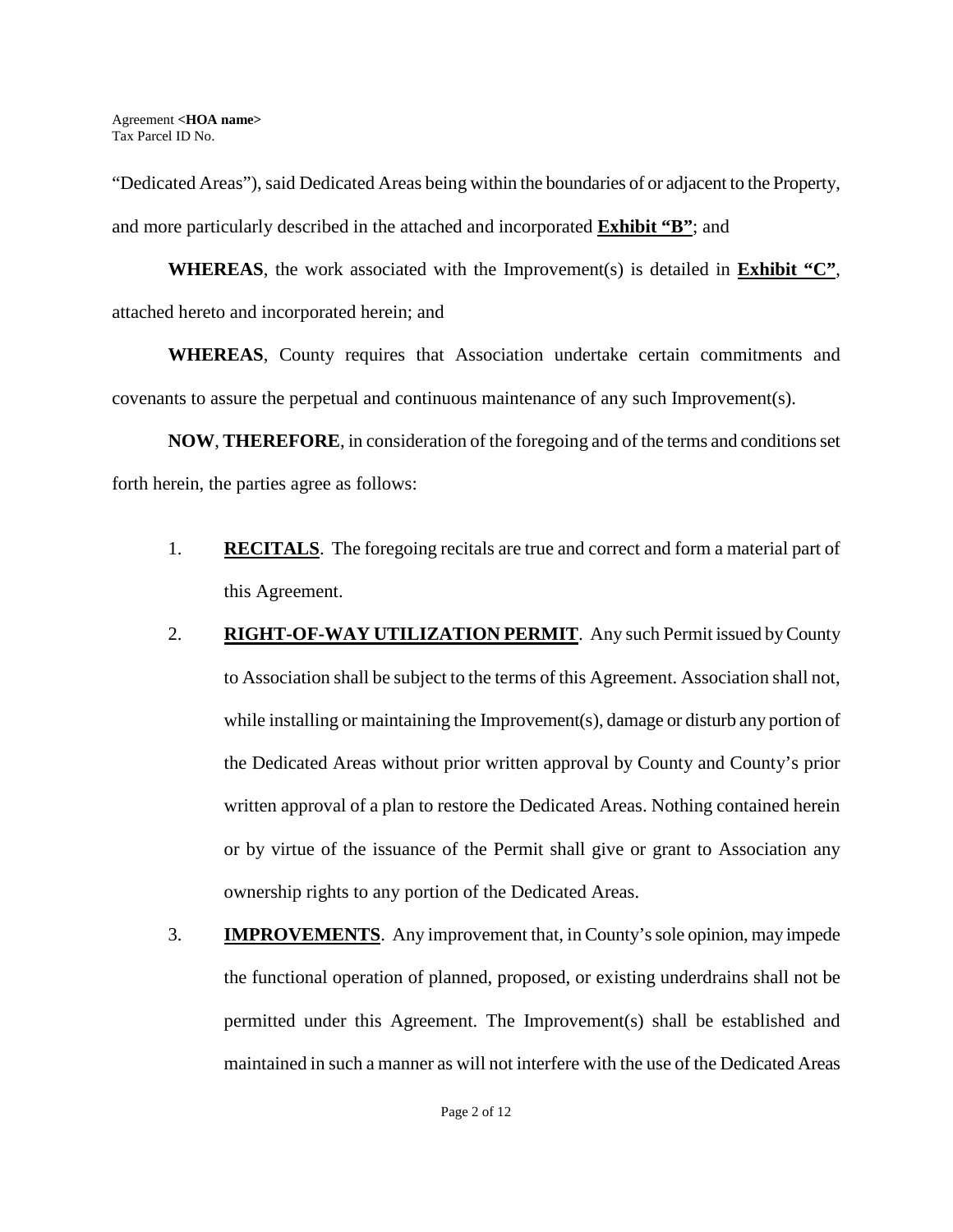by the public nor create a safety hazard on such Dedicated Areas. If County determines that the Improvements do present a safety hazard, then Association, at its sole expense and at no cost to County, shall relocate the Improvement(s) in such a manner as to eliminate the hazard, to the satisfaction of County.

- 4. **REMOVAL/RELOCATION**. If, in the sole opinion of County, the improvement(s) interferes with any construction, reconstruction, alteration, improvement(s), or maintenance which County desires to perform on, around, or under the Dedicated Areas, or if County desires removal for any reason, then written notice of such shall be sent to Association. Association shall remove or relocate the Improvement(s) as requested by County, and to County's satisfaction, within thirty (30) days of said notice or, in the event such notice is returned as undeliverable to Association's address listed above, within thirty (30) days of the first date of publication of legal notice, which publication shall appear in not less than two weekly issues of a newspaper of general circulation in Orange County, Florida. Any such relocation or removal of the Improvement(s) shall be at no cost or expense to County.
- Page 3 of 12 5. **INDEMNIFICATION**. To the fullest extent permitted by law, Association shall defend, indemnify, and hold harmless County from and against all claims, damages, losses, and expenses, including reasonable attorney fees and costs, arising out of, or resulting from, the performance of their operations under this Agreement. Association shall defend, indemnify, and hold harmless County (and any governmental body or utility authority properly using the Dedicated Areas) from and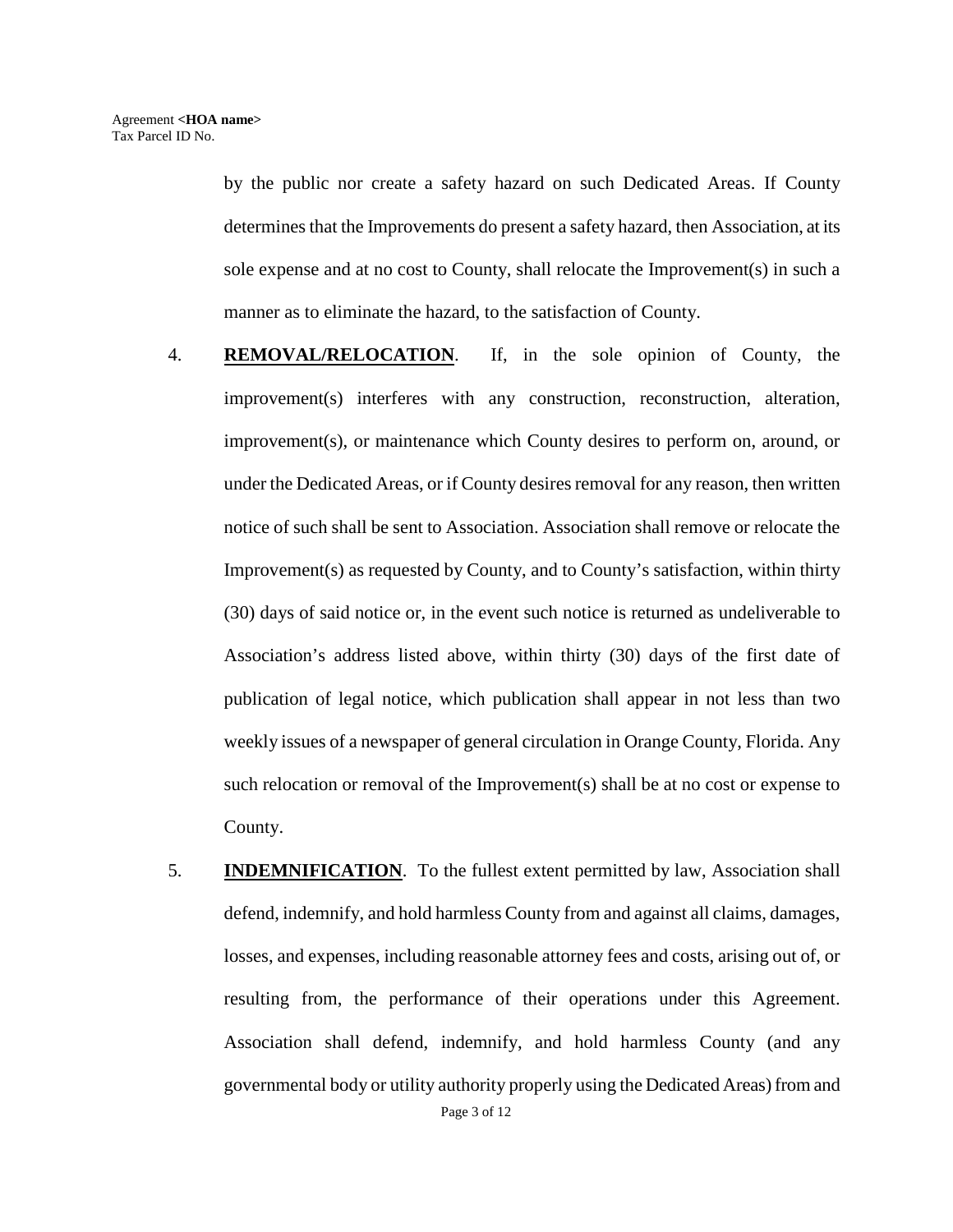against all expenses, costs, or claims for any damages to the Improvement(s) which may result from the use of the right-of-way by County or other governmental body or authority due to maintenance, construction, installation, or other proper use within the Dedicated Areas.

6. **INSURANCE**. Throughout the duration of this Agreement, including the initial period and any extensions thereto, Association shall obtain and possess:

a) Commercial General Liability coverage, issued on the most recent version of the ISO form as filed for use in Florida or its equivalent, for all operations under this Agreement, including but not limited to Contractual, Products and Completed Operations, and Personal Injury. The limits shall be not less than \$1,000,000 Combined Single Limits (CSL) or its equivalent per occurrence. Such coverage shall not contain any endorsement(s) excluding or limiting Product/Completed Operations, Contractual Liability, or Severability of Interests. The general aggregate limit shall either apply separately to this contract or shall be at least twice the required occurrence limit;

 b) Workers' Compensation coverage for all employees with statutory workers' compensation limits, and no less than \$100,000 for each incident of bodily injury or disease for Employers' Liability; and

 c) Business automobile liability coverage for all owned, non-owned, and hired vehicles issued on the most recent version of the ISO form as filed for use in Florida, or its equivalent, with limits of not less than \$500,000 per accident. In the event Association does not own automobiles, Association shall maintain coverage for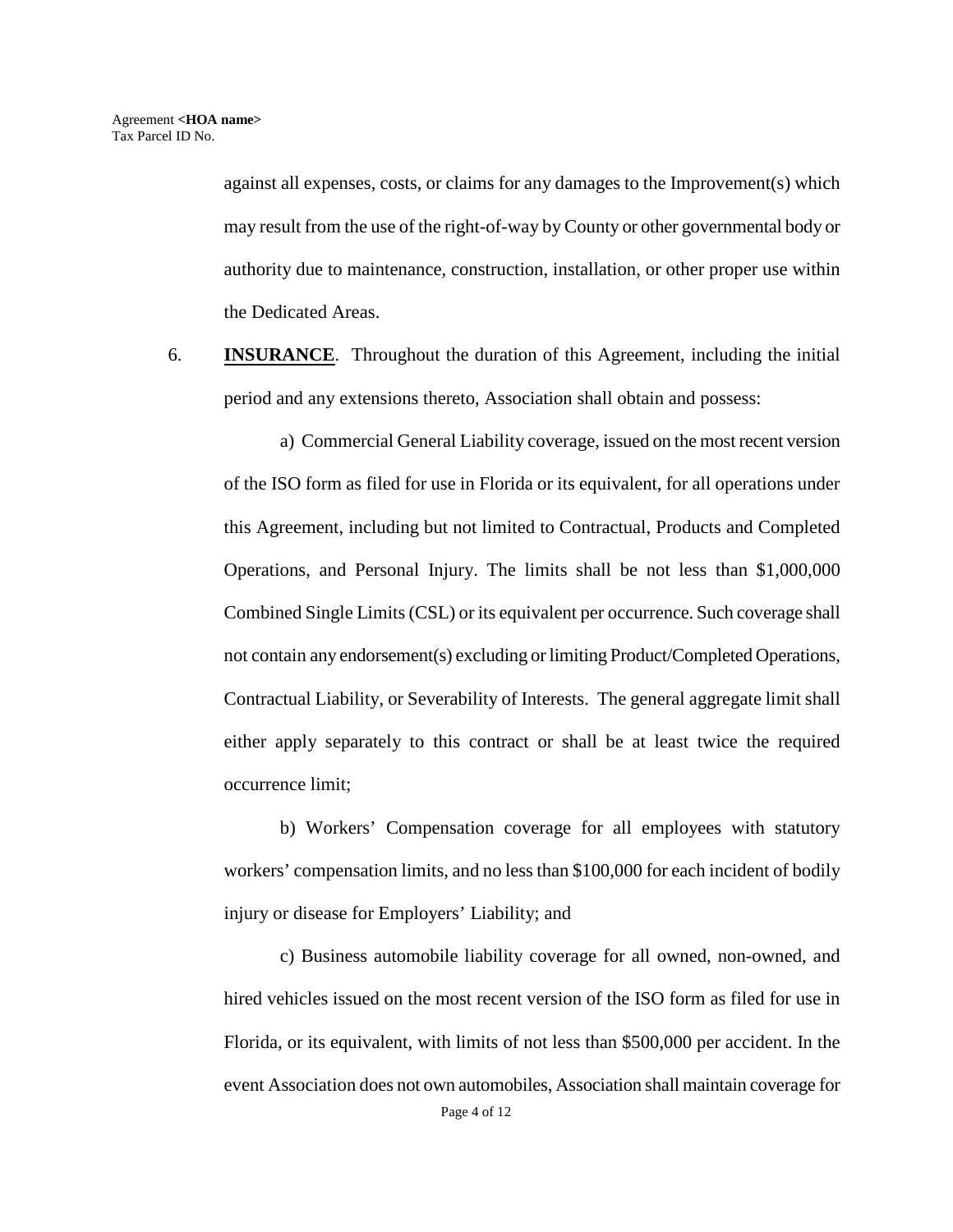hired and non-owned auto liability, which may be satisfied by way of endorsement to the commercial General Liability policy or separate business Auto Liability policy. Prior to commencing operations under this Agreement, Association shall provide Certificates of Insurance to County to verify coverage. The name of the development, subdivision, or project in which the Improvements are to be installed and the type and amount of coverage provided, shall be clearly stated on the face of each Certificate of Insurance. The insurance coverage shall name Orange County, Florida as an additional insured, and shall contain a provision which forbids any cancellation, changes or material alterations, or renewal of coverage without providing thirty (30) days prior written notice to County.

- 7. **RECORDING**. This Agreement shall be recorded in the Public Records of Orange County, Florida within thirty (30) days of its execution. Promptly upon execution of this Agreement, Association shall pay to County an amount equal to the applicable cost of recording this Agreement in the Public Records of Orange County, Florida.
- Page 5 of 12 8. **COVENANTS RUNNING WITH THE LAND**. The provisions of this Agreement shall constitute covenants running with the land or an equitable servitude upon the land, as the case may be, applicable to all of the Property described herein or any portion thereof. Furthermore, this Agreement shall be binding on all parties having any right, title, or interest in the Property described herein, or any portion thereof, and their heirs, personal representatives, successors, and assigns. Association declares that the Property described in this Agreement and any portion thereof shall be held, sold, and conveyed subject to the provisions of this Agreement. This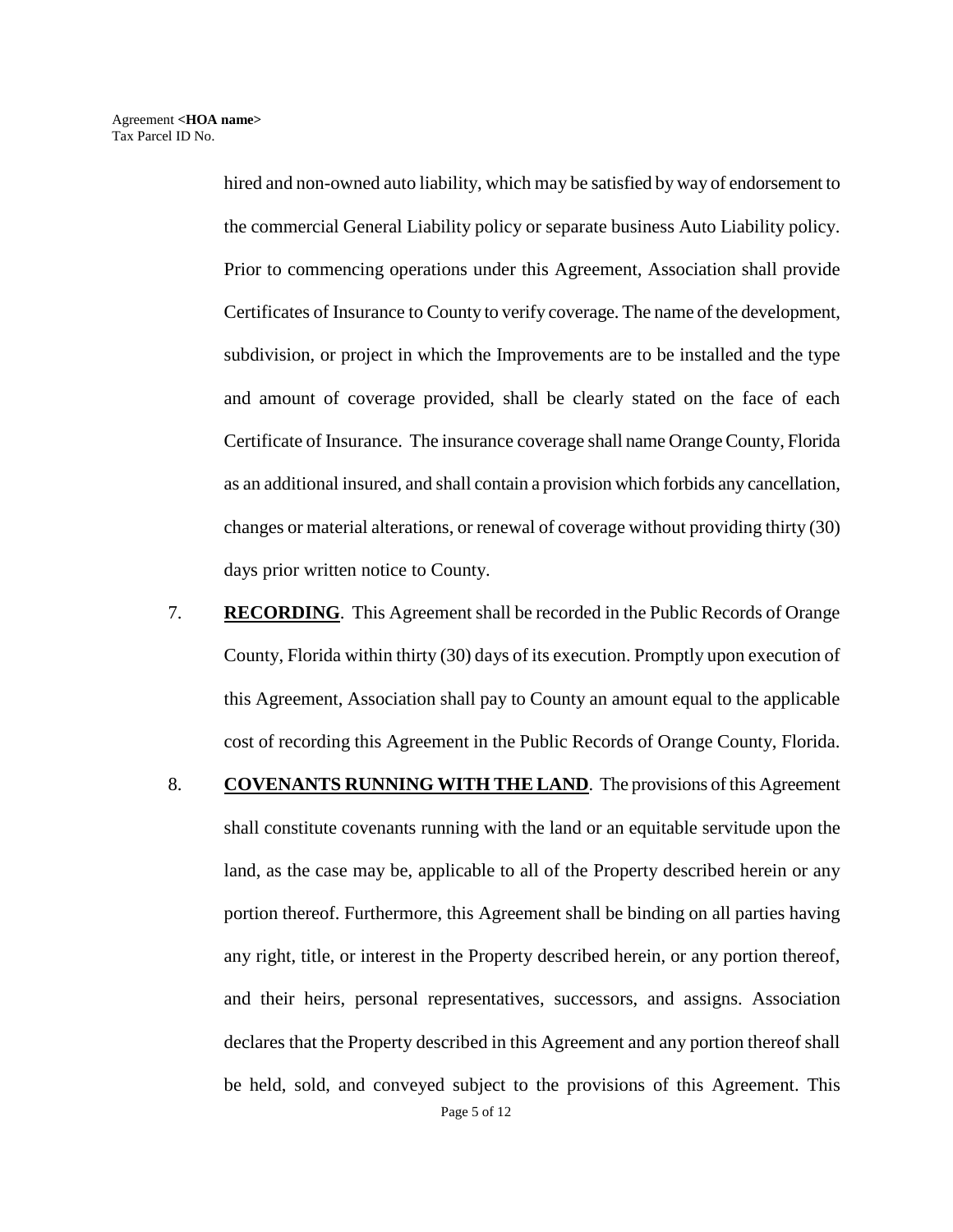Agreement shall inure to the benefit of and be enforceable by County and its legal representatives, successors, and assigns.

- 9. **DURATION**. The provisions, restrictions, and covenants of this Agreement shall run with and bind the land for a period of twenty-five (25) years from the date this Agreement is recorded in the Public Records of Orange County, Florida. Thereafter, this Agreement shall be automatically extended for successive periods of ten (10) years each, unless a written instrument agreeing to revoke said provisions, restrictions, and covenants is approved by a majority of the Orange County Board of County Commissioners and by either (1) Association or (2) the then owners of not less than three-fourths of the lots on the Property described herein. No such agreement to revoke shall be effective until said written instrument has been signed, acknowledged, and recorded in the Public Records of Orange County, Florida. Notwithstanding any of the above provisions, County shall have the right to cancel this Agreement upon thirty (30) days prior written notice to Association or to all of the owners of said lots. No such cancellation shall be effective until a written instrument has been executed and acknowledged by the Board of County Commissioners and recorded in the Public Records of Orange County, Florida.
- Page 6 of 12 10. **AMENDMENT**. The provisions, restrictions, and covenants of this Agreement shall not be modified or amended except in a written instrument approved by a majority of the Orange County Board of County Commissioners and by either (i) Association or (ii) the then owners of not less than three-fourths of the lots on the Property described herein. No such modification or amendment shall be effective until said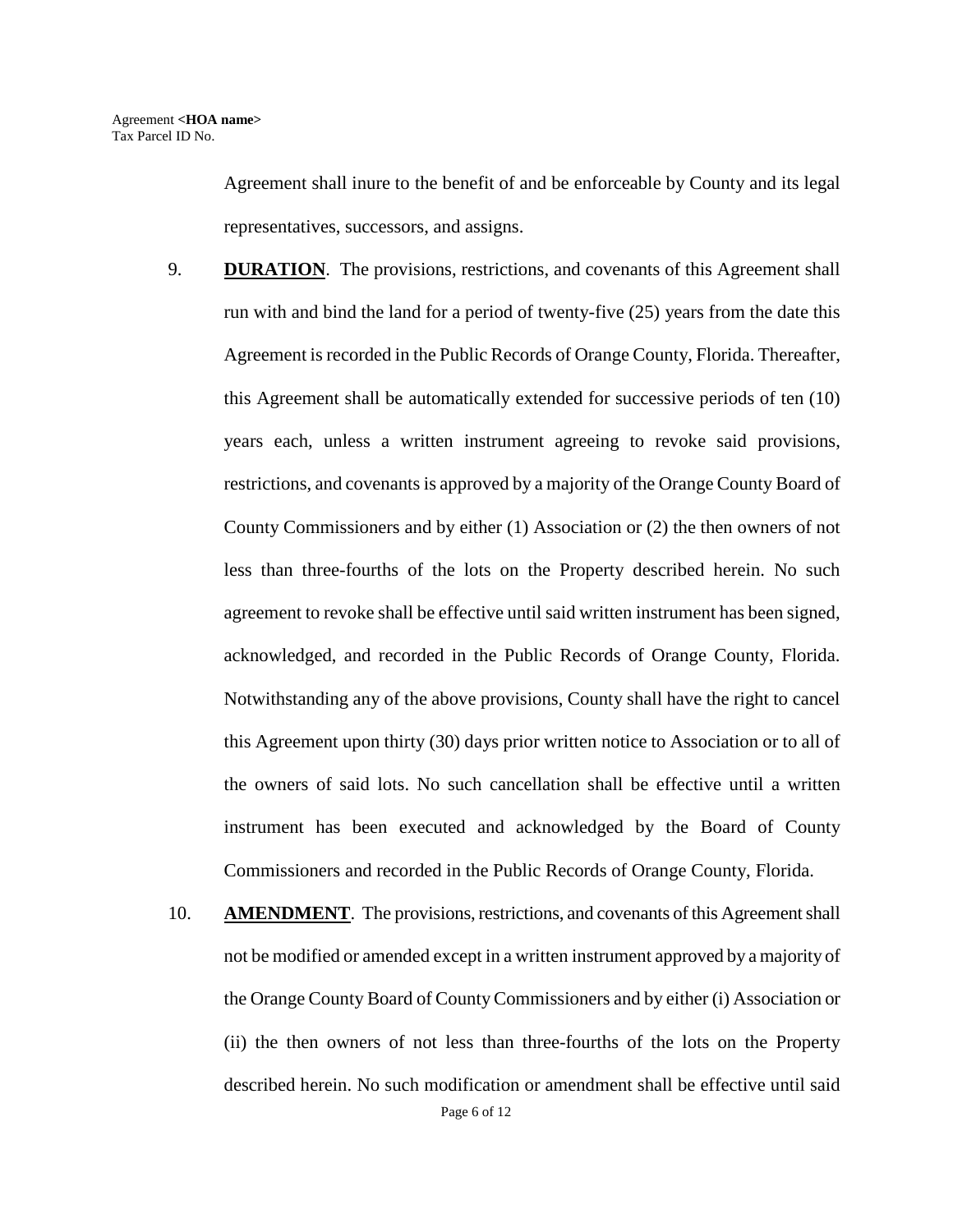written instrument has been signed, acknowledged, and recorded in the Public Records of Orange County, Florida.

- 11. **COMPLIANCE WITH APPLICABLE LAWS**. Association shall comply with all applicable state laws and county ordinances, including the Orange County Right-of-Way Utilization Regulations.
- 12. **DISCLAIMER OF COUNTY RESPONSIBILITY**. Nothing contained herein shall create any obligation on the part of County to maintain or participate in the maintenance of the Improvement(s).
- 13. **EFFECTIVE DATE**. This Agreement shall take effect upon being recorded in the Public Records of Orange County, Florida.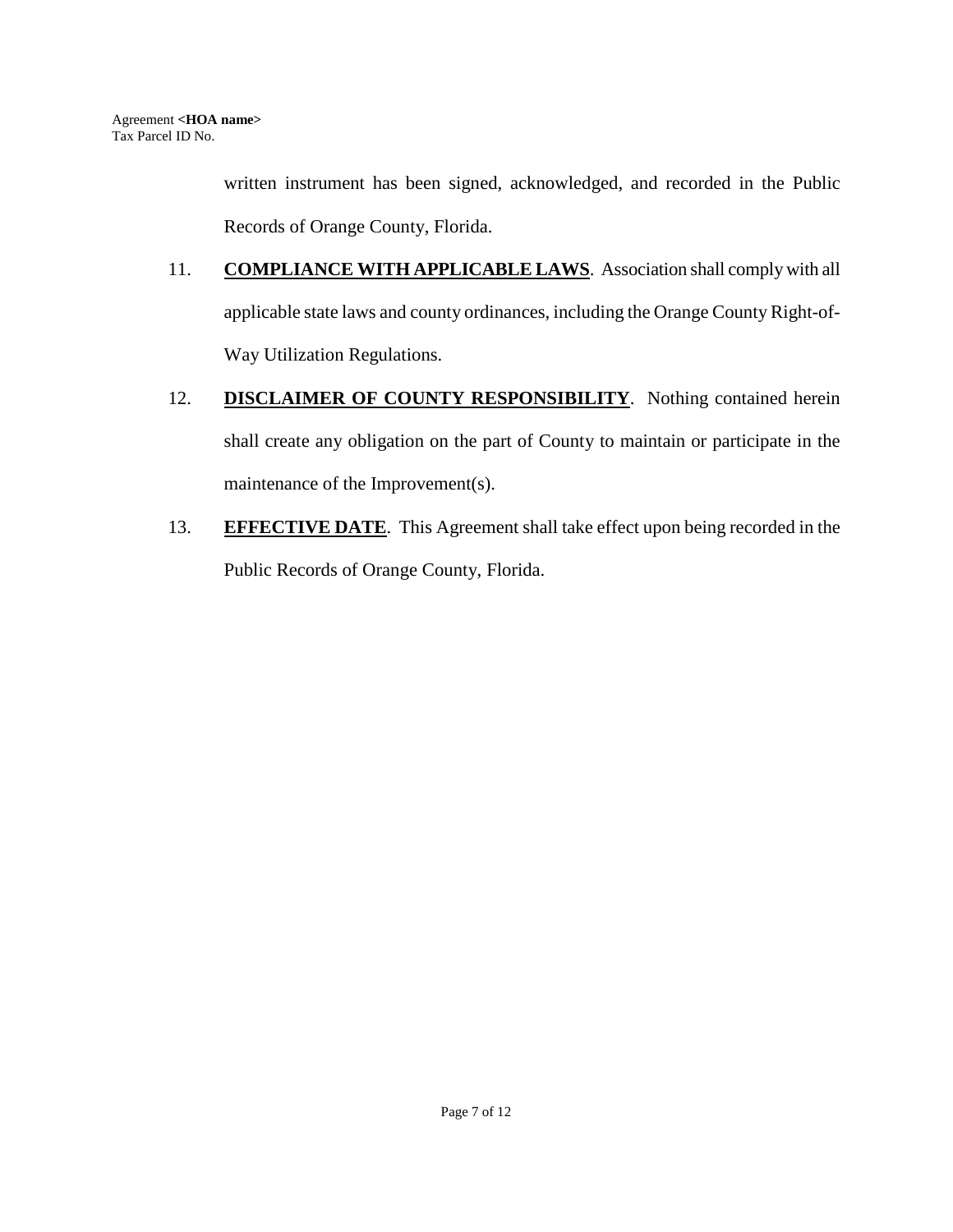**IN WITNESS WHEREOF**, the parties have caused this Agreement to be duly executed

by their respective duly authorized representatives on the dates set forth below.

# **COUNTY**

ORANGE COUNTY, FLORIDA By: Board of County Commissioners

By: \_\_\_\_\_\_\_\_\_\_\_\_\_\_\_\_\_\_\_\_\_\_\_\_\_\_

 **Jerry L. Demings**  Orange County Mayor

Date:

ATTEST: Phil Diamond, CPA, County Comptroller As Clerk of the Board of County Commissioners

By: \_\_\_\_\_\_\_\_\_\_\_\_\_\_\_\_\_\_\_\_\_\_\_\_\_\_\_\_\_\_

Deputy Clerk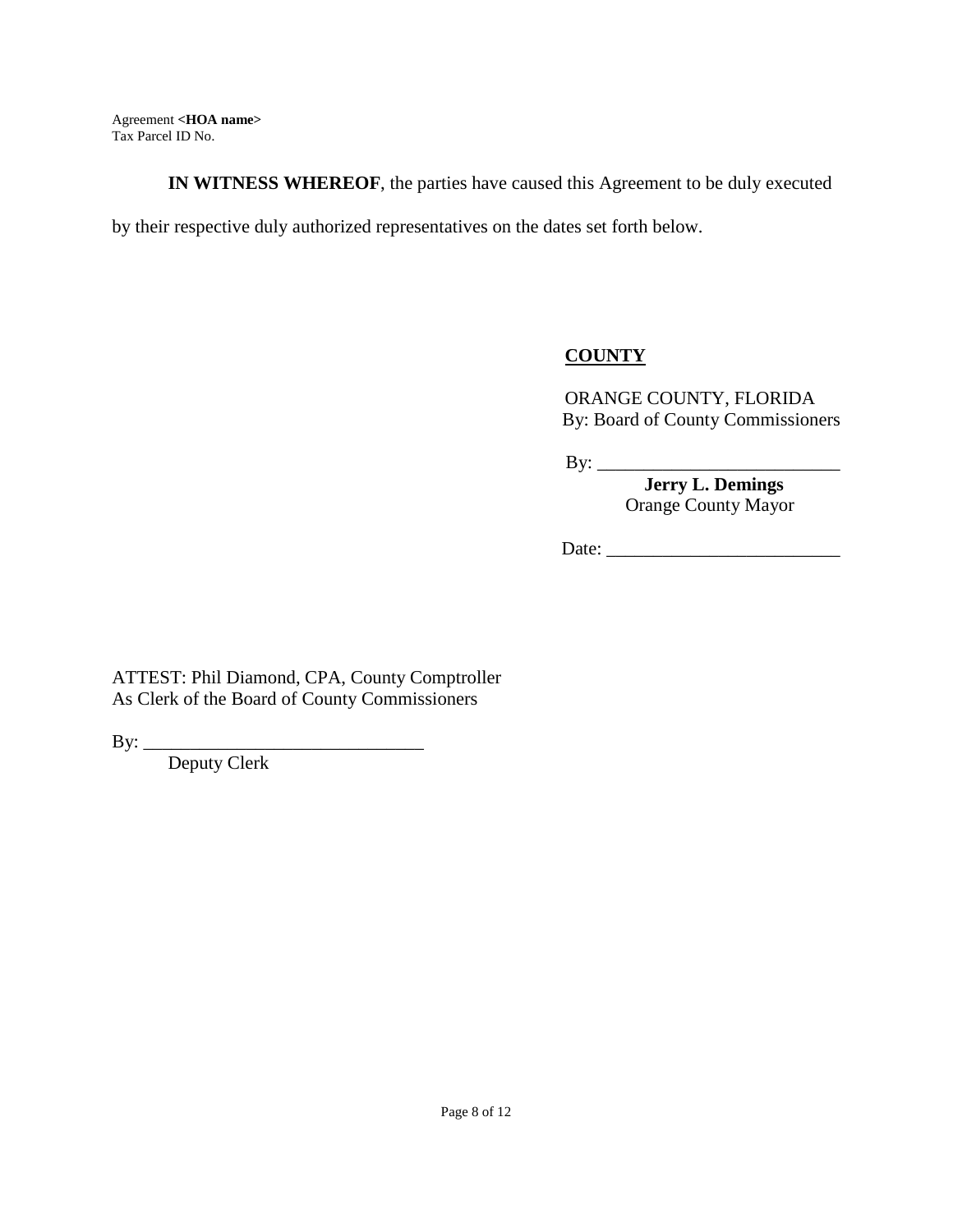### **ASSOCIATION**

<NAME OF HOA> Homeowners' Association, Inc.

 $\mathbf{B} \mathbf{y}$ :

Print Name:

Title: \_\_\_\_\_\_\_\_\_\_\_\_\_\_\_\_\_\_\_\_\_\_\_\_\_\_\_\_\_\_

WITNESS: WITNESS:

\_\_\_\_\_\_\_\_\_\_\_\_\_\_\_\_\_\_\_\_\_\_\_\_\_\_\_\_\_\_\_

Print Name: \_\_\_\_\_\_\_\_\_\_\_\_\_\_\_\_\_\_\_\_\_ Print Name:

**STATE OF \_\_\_\_\_\_\_\_\_\_\_\_\_\_\_\_\_\_\_\_\_ COUNTY OF \_\_\_\_\_\_\_\_\_\_\_\_\_\_\_\_\_\_** 

The foregoing instrument was acknowledged before me **by means of physical presence / online notarization**, this **(date)** by **(name of officer or agent)**, **(title of officer or agent)** of **(name of corporation acknowledging)**, a **(state or place of incorporation)** corporation, on behalf of the corporation, who is personally known to me or has produced **(type of identification)**, as identification.

> Signature of person taking acknowledgement Name typed, printed or stamped:  $\Box$

\_\_\_\_\_\_\_\_\_\_\_\_\_\_\_\_\_\_\_\_\_\_\_\_\_\_\_\_\_\_\_\_\_\_\_\_\_

Tittle or rank:  $\qquad \qquad$ 

Page 9 of 12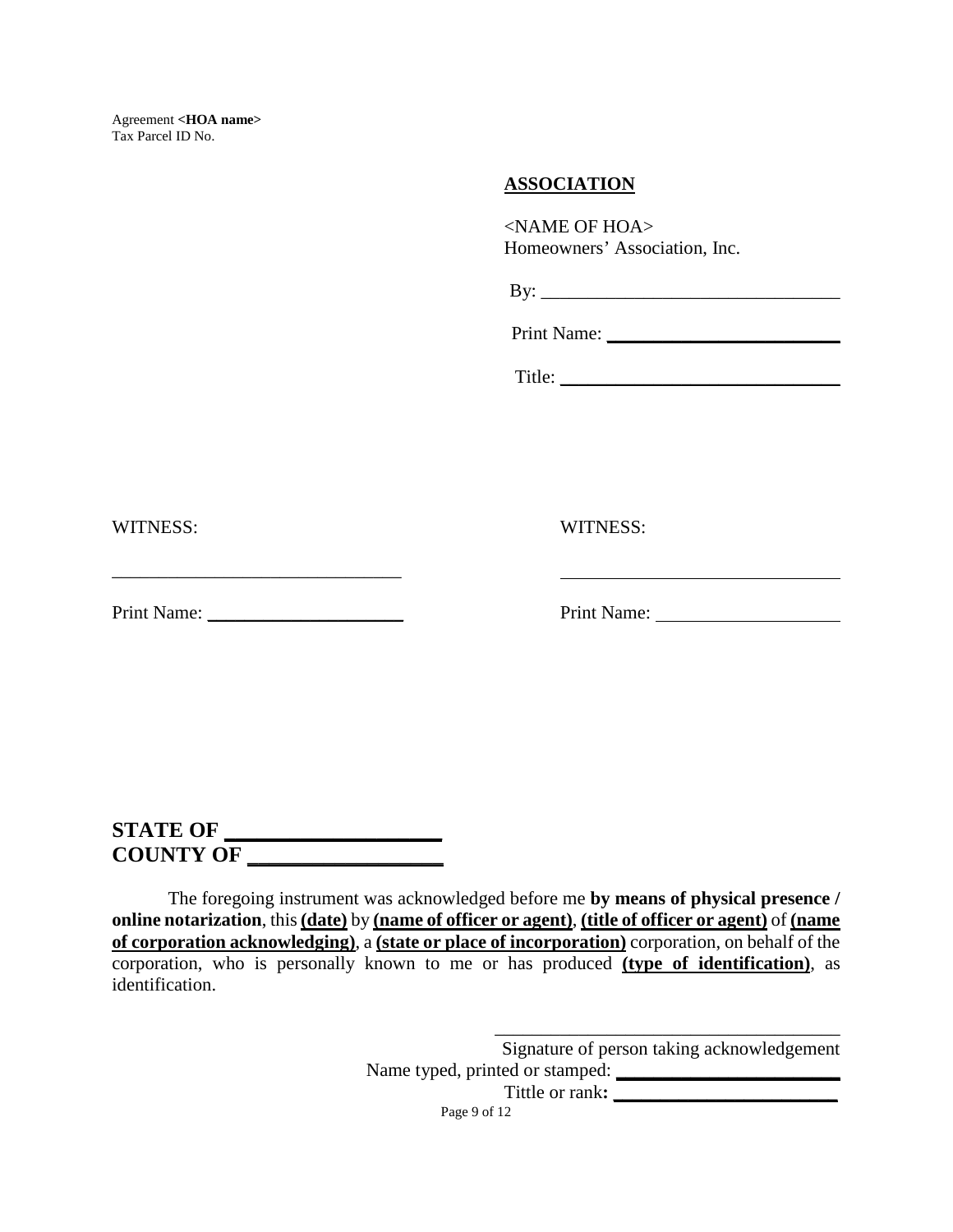## **EXHIBIT "A"**

Legal Description and Sketch of Description for Property

[See attached **\_\_** page(s)]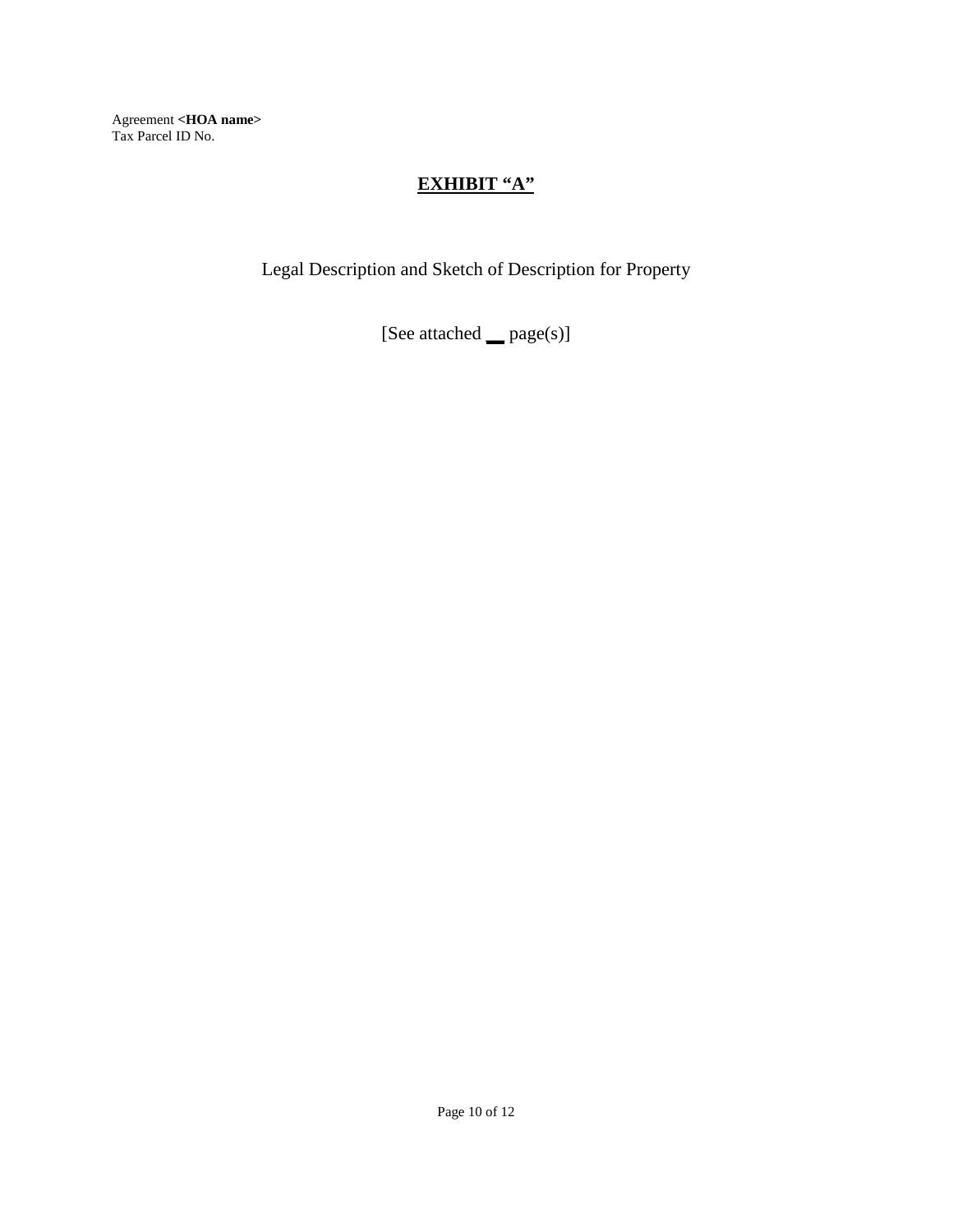### **EXHIBIT "B"**

Legal description and sketch of description for Dedicated Areas

[See attached **\_\_** page(s)]